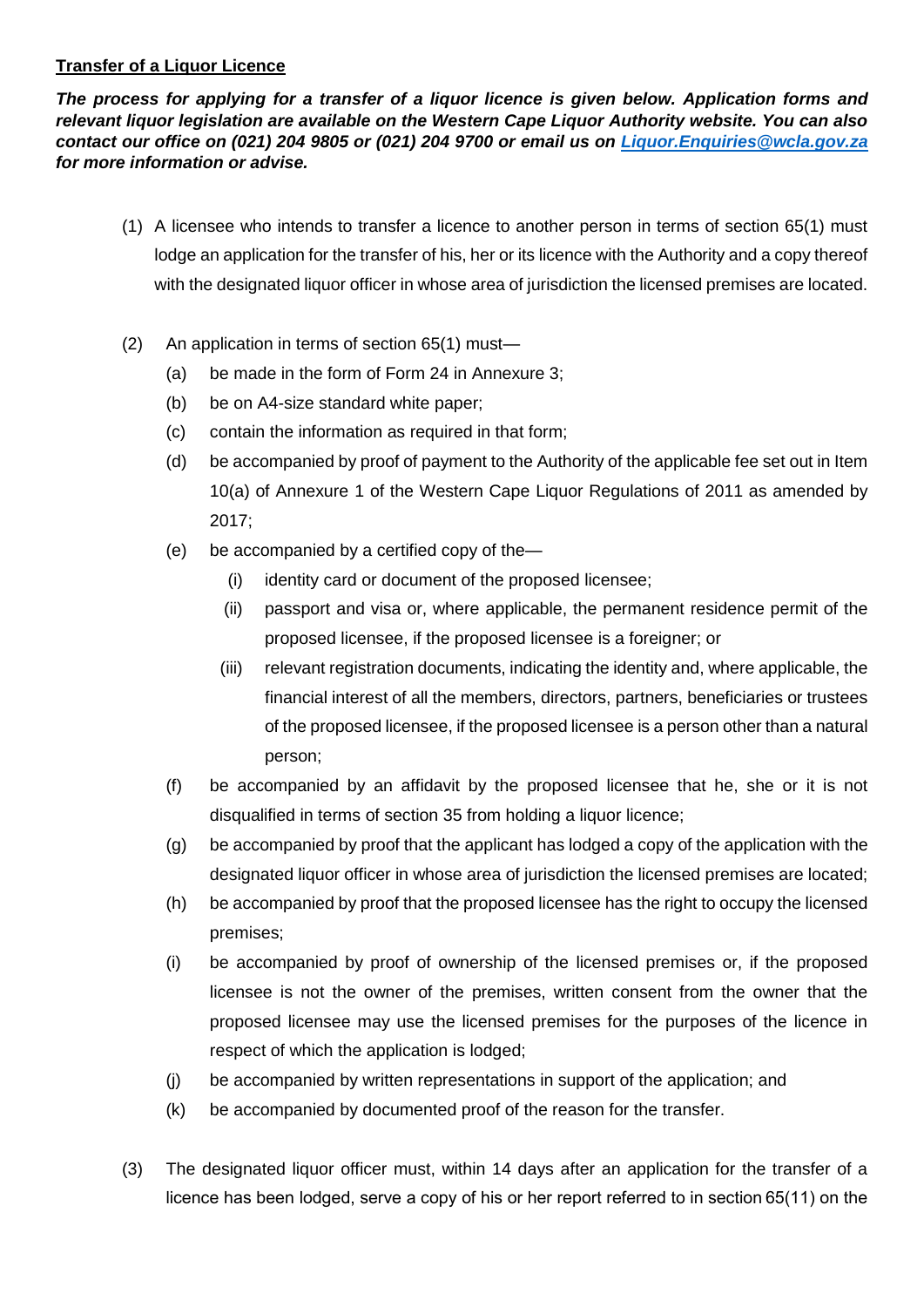applicant and lodge the report with the Authority together with proof that the report has been served on the applicant.

- (4) If the report referred to in subregulation (3) contains any information or recommendation that is adverse to the proposed licensee, the designated liquor officer must, within 14 days after the application made in terms of subregulation (1) has been lodged, notify the proposed licensee in writing thereof and call upon him, her or it to reply thereto within seven days from the date of the notice.
- (5) If the designated liquor officer fails to lodge his or her report in terms of subregulation (3), the Chief Executive Officer may forward a copy of the application to an inspector with a written instruction to lodge a report containing the information contemplated in section 65(11), in respect of the application concerned.
- (6) An inspector must lodge his or her report with the Authority and forward a copy thereof to the applicant within the period stipulated by the Chief Executive Officer in terms of the instruction referred to in subregulation (5).
- (7) If the report referred to in subregulation (6) contains any information or recommendation that is adverse to the proposed licensee, the inspector must notify the proposed licensee in writing thereof and call upon him, her or it to reply thereto within seven days from the date of the notice.
- (8) The applicant must lodge with the Authority his, her or its response to a report by the designated liquor officer referred to in subregulation (3) or a report by an inspector referred to in subregulation (6) within seven days after having been served with a copy of either report.
- (9) The Liquor Licensing Tribunal must consider an application made in terms of subregulation (1) within 30 days after receipt of all the relevant documents referred to in subregulations (1) to (8).
- (10) The Authority must, within seven days after the Liquor Licensing Tribunal has decided on an application made in terms of subregulation (1), notify the applicant, the proposed licensee and each person who lodged a written objection or representations in respect of the application with the Authority in writing of the decision in the form of Form 24A in Annexure 3.
- (11) When the Liquor Licensing Tribunal conditionally grants an application made in terms of subregulation (1), the Authority must within seven days thereof notify the applicant, the proposed licensee and each person who lodged a written objection or representations in